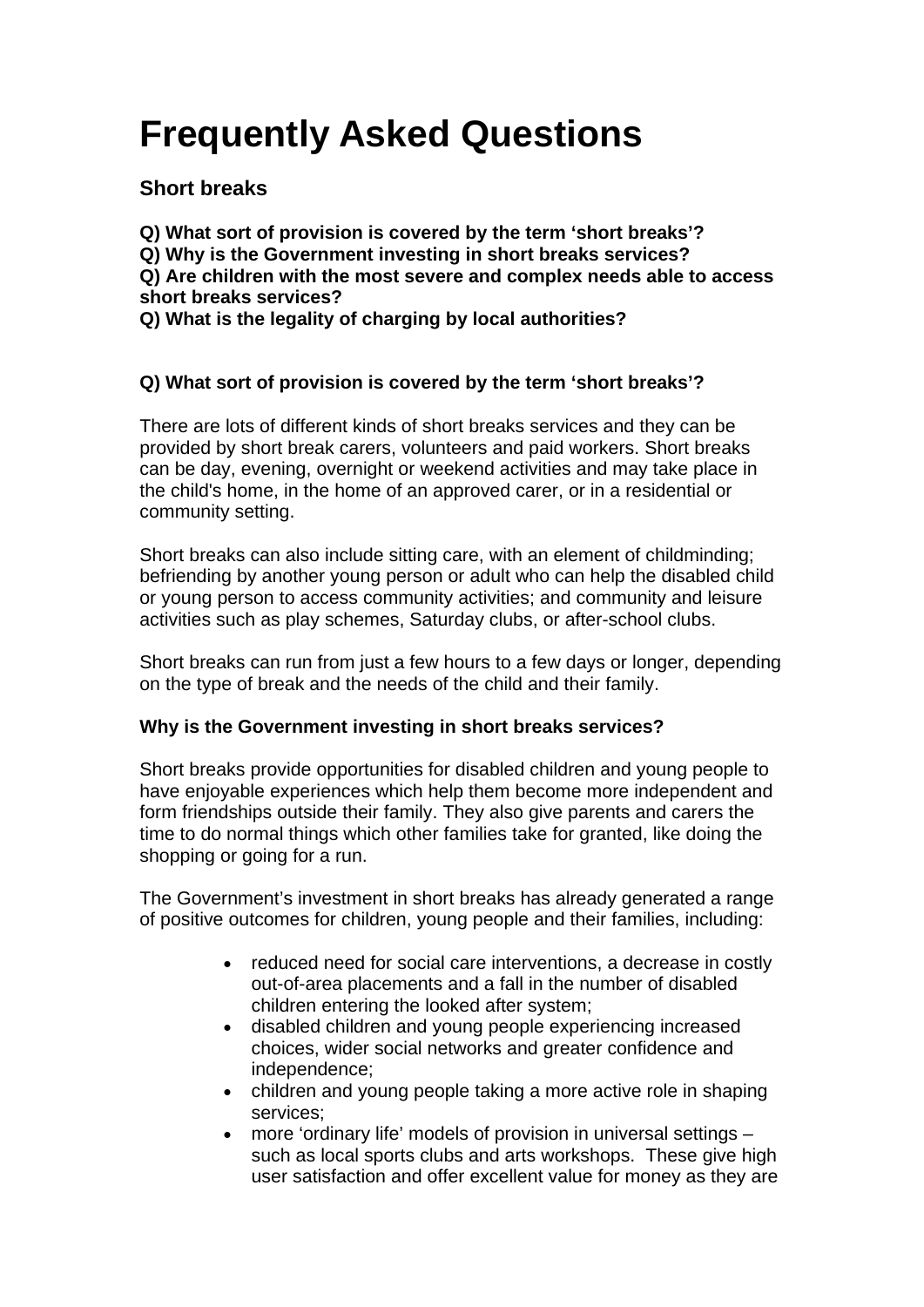easier to access;

• parents experiencing more choice and control of family life, developing supportive peer relationships and raising their expectations and aspirations of what their children can achieve.

#### **Are children with the most severe and complex needs able to access short breaks services?**

Yes. The most recent data shows that more disabled children with the most severe and complex needs are now accessing short breaks. The proportion of those children receiving a short break has increased more than for children with other needs.

## **What is the legality of charging by local authorities?**

The Children Act 1989 Part III, S 29 states that where a local authority provides a service under S17 or S18, other than advice, guidance or counselling, they may recover from a person specified (i.e. each of the parents of a child under 16, a child of 16 years or more, and a member of the child's family if the service is provided to them) such charge for the service as they consider reasonable.

Part III, Schedule 2 states: Where a LA provides accommodation under S20, S21 they may recover contributions towards the maintenance of the child looked after.

It is not legal to levy charges if someone is on income-related benefits such as income support, child or working tax credits, Job seekers' allowance or employment and support allowance.

The relevant legislation can be found at: [www.legislation.gov.uk/ukpga/1989/41/section/29](http://www.legislation.gov.uk/ukpga/1989/41/section/29)

# **Short Breaks Capital Funding in 2012-13**

**Q) How much money is available?**

**Q) What is this money for?**

**Q) How were the allocations for individual local authorities calculated?**

**Q) How are you defining severely disabled children in the allocation formula?**

- **Q) Can 2012-13 capital funding be carried over beyond April 2013?**
- **Q) Can capital be used for 0-25 year olds?**

**Q) Where can I find details of the Short Breaks Capital Grant allocated to my LA?**

- **Q) Why has Government not ring-fenced the short breaks funding?**
- **Q) How will the Short Breaks Capital expenditure be monitored?**

**Q) Will there be a Capital Funding allocation for short breaks in 2013-14 and 2014-15?**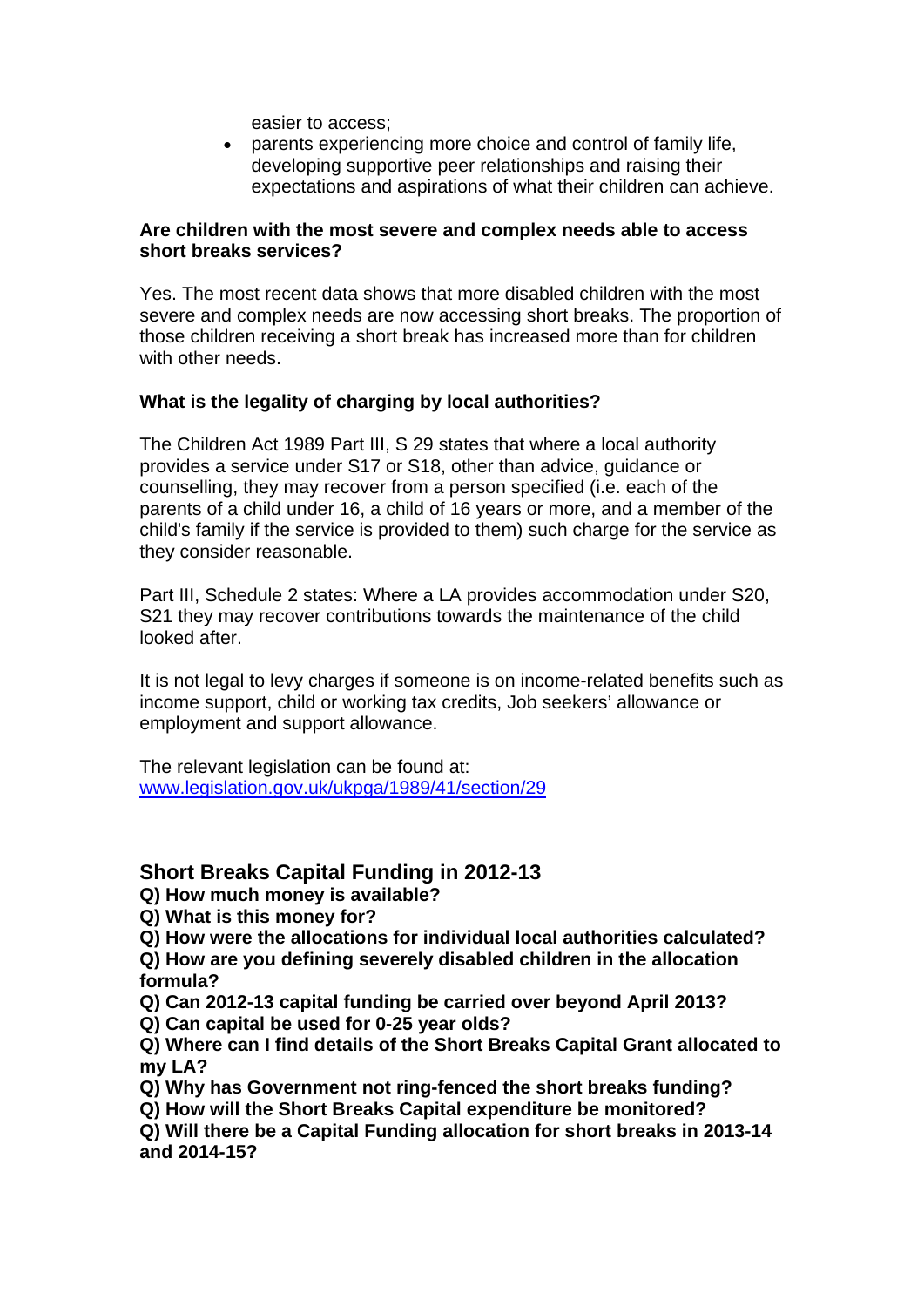## **Q) How much money is available?**

£40m is being made available for short breaks capital spending in 2012-13.

## **Q) What is this money for?**

Although the money is not ringfenced, this capital grant is intended to help local authorities and their Primary Care Trust partners create access to short break provision by providing new equipment, adaptations and facilities.

It is for local authorities and their Primary Care Trust partners to decide which capital projects but fund but examples may include: adaptations to carers' homes or to public venues such as children's centres, youth clubs and leisure centres (for example, through adding equipment such as paediatric hoists which enable children to fully engage in a range of activities).

We also anticipate that some of the money will be spent on accessible vehicles to transport children to break venues and small building programmes where extra short break facilities will be added to existing venues. In areas with larger capital allocations, local partners may also wish to create substantial building projects - for example establishing adapted property that foster-carers could use to provide overnight breaks.

#### **Q) How were the allocations for individual local authorities calculated?**

The 2012-13 capital funding allocations are identical to those awarded in 2011-12.

Capital allocations were calculated by first developing a definition of severely disabled pupils (see question below for more information) and then using regression analysis based on socio-economic factors such as the percentage of families on income support, measures of deprivation and the proportion of the pre-16 population eligible to receive the higher rate of the Disability Living Allowance. Finally, adjustments were made to take account of differing area costs and measures of sparsity to obtain the estimated number of severely disabled pupils in each local authority.

#### **Q) How are you defining severely disabled children in the capital allocation formula?**

The following groups of children and young people are included in our definition:

- all pupils which fall under the following SEN groups **and** attend a maintained or non-maintained special school:
	- o Severe Learning Difficulty
	- o Profound & Multiple Learning Difficulty Behaviour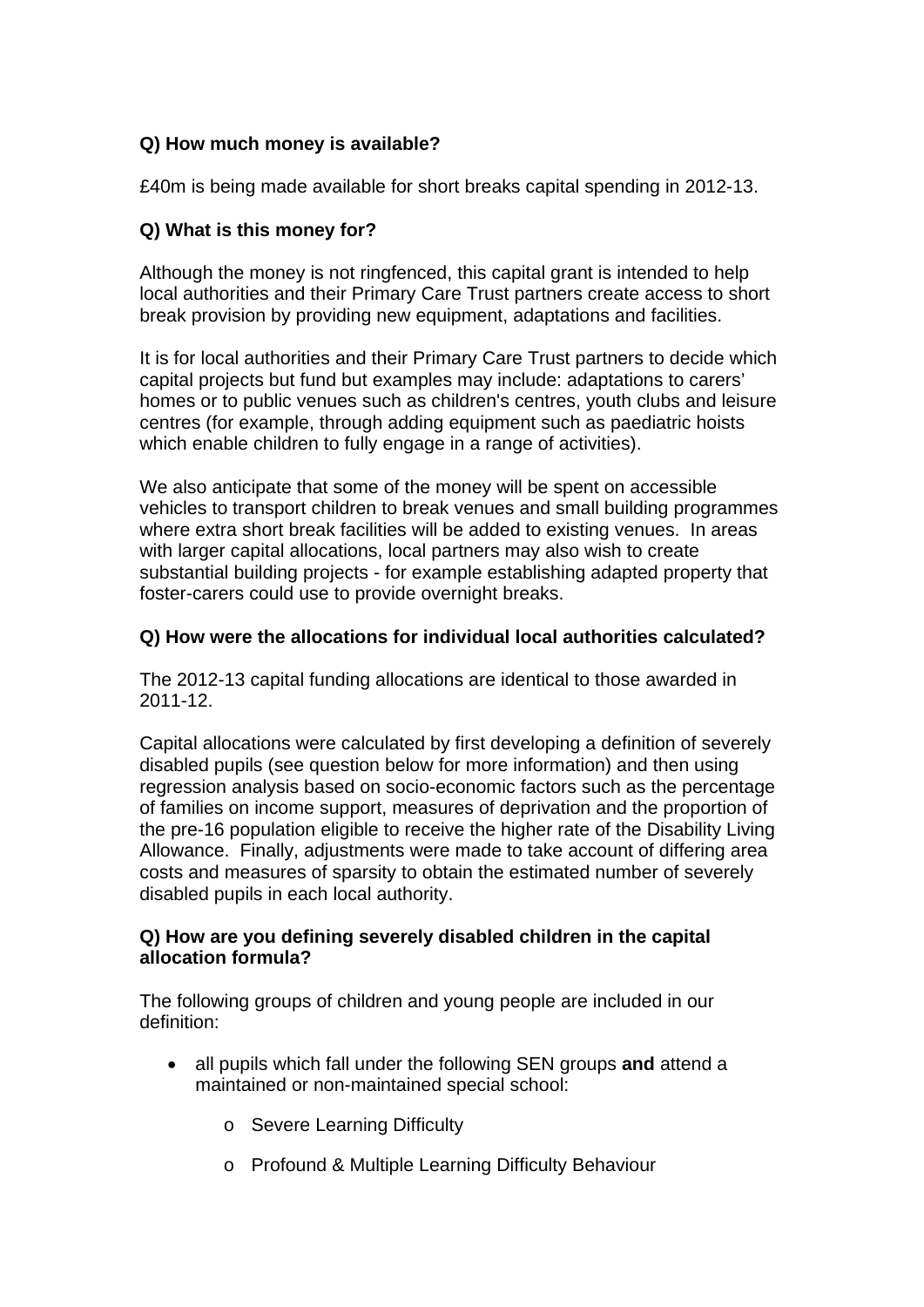- o Emotional & Social Difficulties Speech
- o Language and Communications Needs
- o Multi- Sensory Impairment
- o Physical Disability
- o Autistic Spectrum Disorder
- **and** all pupils with statements going to independent schools whose fees are paid for by the local authority.

## **Can 2012-13 capital funding be carried over beyond 2013?**

Yes, local authorities have until the end of August 2013 to spend their 2012- 13 capital grants for short break services.

## **Can capital funding be used for 0-25 year olds?**

The Grant Determination Letter states that the only condition attached to the capital funding is that it is used for capital expenditure. This means that it is up to local authorities to decide what to spend the grant on locally and to ensure that they are able to comply with their own local audit processes.

#### **Where can I find details of the Short Breaks Capital Grant allocated to my local authority?**

The Short Breaks Capital Grant Determination Letter for 2012-13 sets out the amount of capital allocated to each local authority. However, short breaks capital funding is not ring-fenced.

#### **Why has Government not ring-fenced the short breaks funding?**

This Government has committed to providing local authorities with the flexibility to make decisions about funding which accurately reflect local need, and that is why ring fences were removed from funding. The new duty and supporting regulations we have put in place are designed to ensure that in all areas, families with disabled children have access to a range of short breaks services. The regulations will also ensure that families understand what is available to them.

#### **How will the Short Breaks Capital expenditure be monitored?**

The Department reserves the right to request some details of how the funding has been committed in order to confirm that it has been spent on capital and to inform future policy and decision-making.

## **Will there be a Capital Funding allocation for short breaks in 2013-14 and 2014-15?**